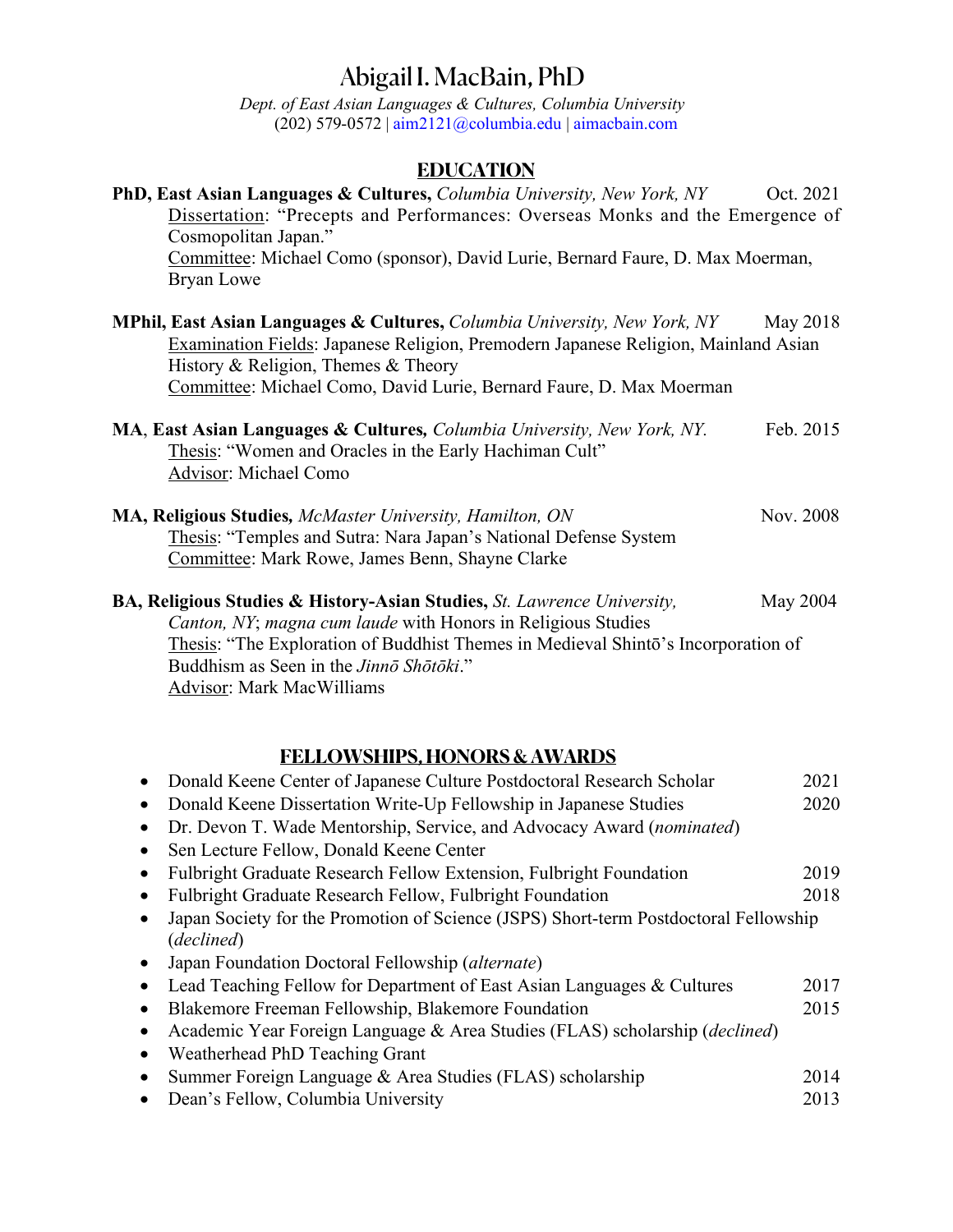| Scholarship for Japanese language study, Middlebury College | 2007 |
|-------------------------------------------------------------|------|
| Fellowship for Japanese language study, McMaster University |      |
| <b>Faculty Scholar</b>                                      | 2004 |
| Kathryn Frazer Mackay Endowed Prize in Religious Studies    |      |
| Omicron Delta Kappa (leadership honor society)              |      |
| Phi Alpha Theta (history honor society)                     |      |
| Theta Alpha Kappa (religious studies honor society)         |      |
| Dean's List                                                 |      |
| Scholarship for study abroad at Mukogawa Women's University | 2003 |
| Freeman Fellowship scholarship for study in Japan           |      |
|                                                             |      |

• Dean's List

# **PUBLICATIONS**

### *In Process*

- "The *Vinaya* Veneer: Reexamining the *Risshi Shōsei*"
- "The Multicultural Splendor of the Tōdaiji Eye-Opening Ceremony"
- "Precepts in the Peripheries: Ordination Platforms in Nara, Dazaifu, and Shimotsuke" *In Print*
	- "Dorothy C. Wong. Buddhist Pilgrim-Monks as Agents of Cultural and Artistic Transmission: The International Buddhist Art Style in East Asia, ca. 645–770," reviewed in *Journal of Asian Humanities at Kyushu Universit*y 4 (March 2019).

# **LECTURES & INVITED TALKS**

### *Invited Talks*

- "Platforms of Legitimacy: Searching for a Precepts Master and Shifting Monastic Ordinations in Eighth Century Japan," Kyoto Asian Studies Group. Doshisha University. October 15, 2019.
- "Guided tour around Nara," Kyoto Symposium for Japanese Studies. October 22, 2019.
- "How Religion Helped Shape Kyoto: A Brief Tour Through Higashiyama," Fulbright International Education Administrators. June 18, 2019.

### *Podcast Interview*

• "The Origin of Buddhism in Japan," presenter, Silver Lining: East Asia in the Pandemic podcast. June, 2021.

### *Guest Lecture*

- "Buddhism and the Nara State," for "Japan and Korea in the Chinese Crucible" course, Salisbury University. March 1, 2021.
- "Japan and South Korea: Additional Tensions and Controversies." Lecture in "Introduction East Asian Civilizations: Korea" course, Columbia University March 28, 2018.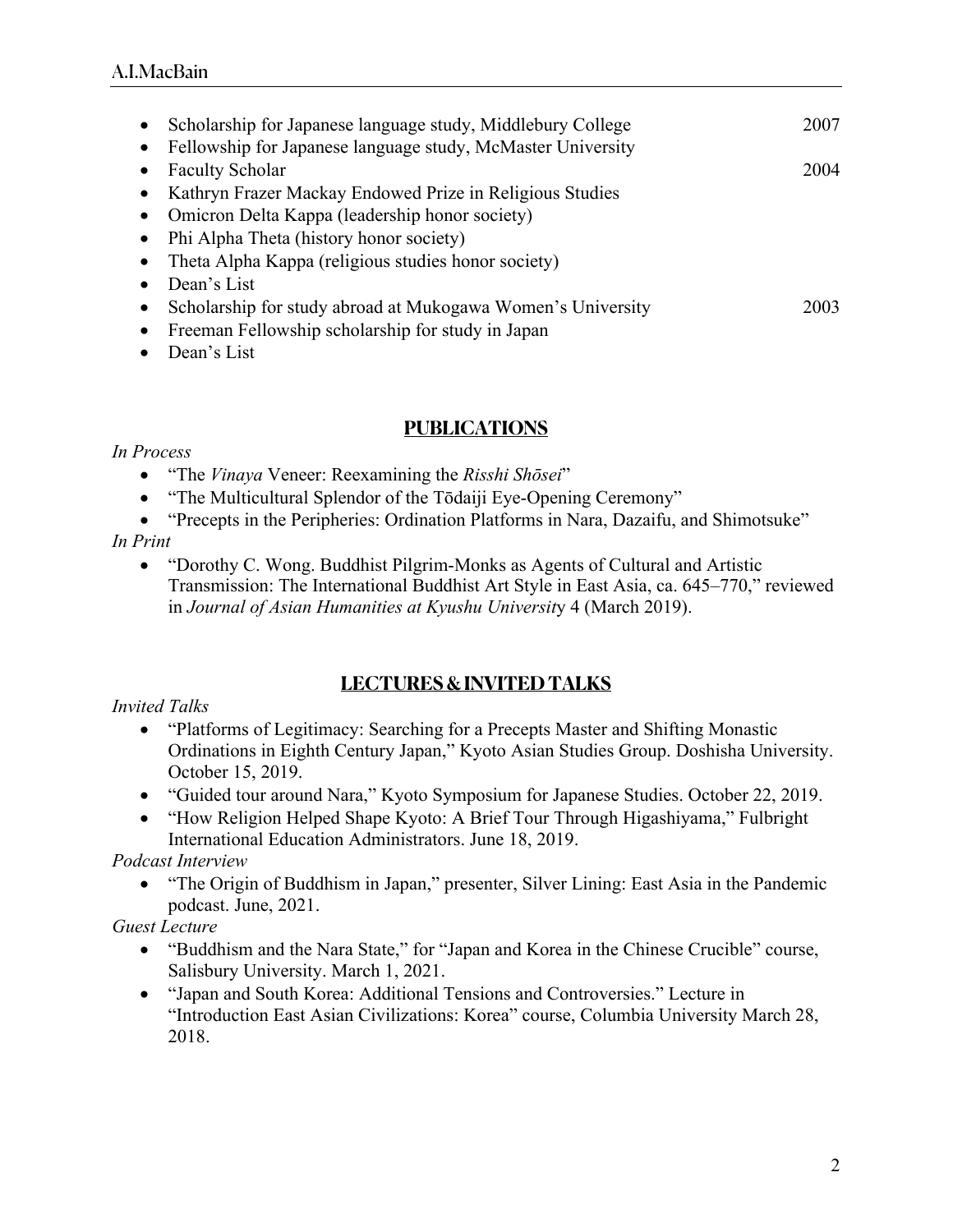# **CONFERENCE PRESENTATIONS**

### *Speaker*

- Tōdaiji Temple's Multicultural Eye-Opening Ceremony"「東大寺の多文化的な開眼 供養 | (in English). Sounds and Colours of Japanese Rites conference, McGill University, Montreal, March 2022. (*forthcoming*)
- "Tōdaiji Temple as State Protector and Familial Temple," American Academy of Religion (AAR) Annual Conference, San Antonio. Online due to COVID-19, November 2021.
- "Precepts, Platforms, and Politics: Eighth Century Japan's Precepts Master Solicitation" Association for Asian Studies (AAS) Annual Conference. Online due to COVID-19, March 2021.
- "The Ongoing Legacy of Ethnicity for Bodhisena, the First Indian in Japan." Columbia University EALAC: 26th Annual Graduate Student Conference on East Asia. Columbia University, February 2017.
- "They Say He Came From India: the Eighth Century Brahman Bishop Bodhisena's Use in Medieval Japanese Art, Literature, and Religion"「中世日本の美術、文学、宗教に 登場する八世紀のバラモン僧正菩提僊那」 (in Japanese). Encounters & Intersections in East Asian Religions: A Columbia University Graduate Student Conference in Kyoto. Bukkyō Daigaku, June 2016.
- "Buddhist Nationalism in the Development of the Japanese State" American Academy of Religion, Eastern International Regional Conference. McGill University, May 2008.

### *Respondent*

• Transmission of Religion panel. Columbia University EALAC: 29th Annual Graduate Student Conference on East Asia. Columbia University, February 2020.

### **TEACHING EXPERIENCE**

**Lecturer** *(Instructor of Record)* Sept. 2021–May 2022 *Columbia University, New York, NY Dept. of East Asian Languages & Cultures* Courses: Fall 2021: Intro to Major Topics: East Asia - Religious Landscapes of East Asia Spring 2022: East Asian Religion: Women in Buddhism

**Academic Mentor** June–Aug. 2020 *Columbia University, School of General Studies Academic Resource Center* Specialties: Reading & Argument Coach (East Asian Languages and Cultures); mentoring (social sciences, humanities)

**Teaching Assistant** Jan. 2015–Apr. 2018 *Columbia University, New York, NY Dept. of East Asian Languages & Cultures* Courses: Spring 2018: Intro to East Asian Civilizations: Korea (Kim) - 27 students Fall 2016: Asian Humanities: Major Texts (Como) - 22 students\* Spring 2014: Asian Humanities: Major Texts (de Bary) - 24 students\*

**Teaching Assistant** Sept. 2006–Apr. 2008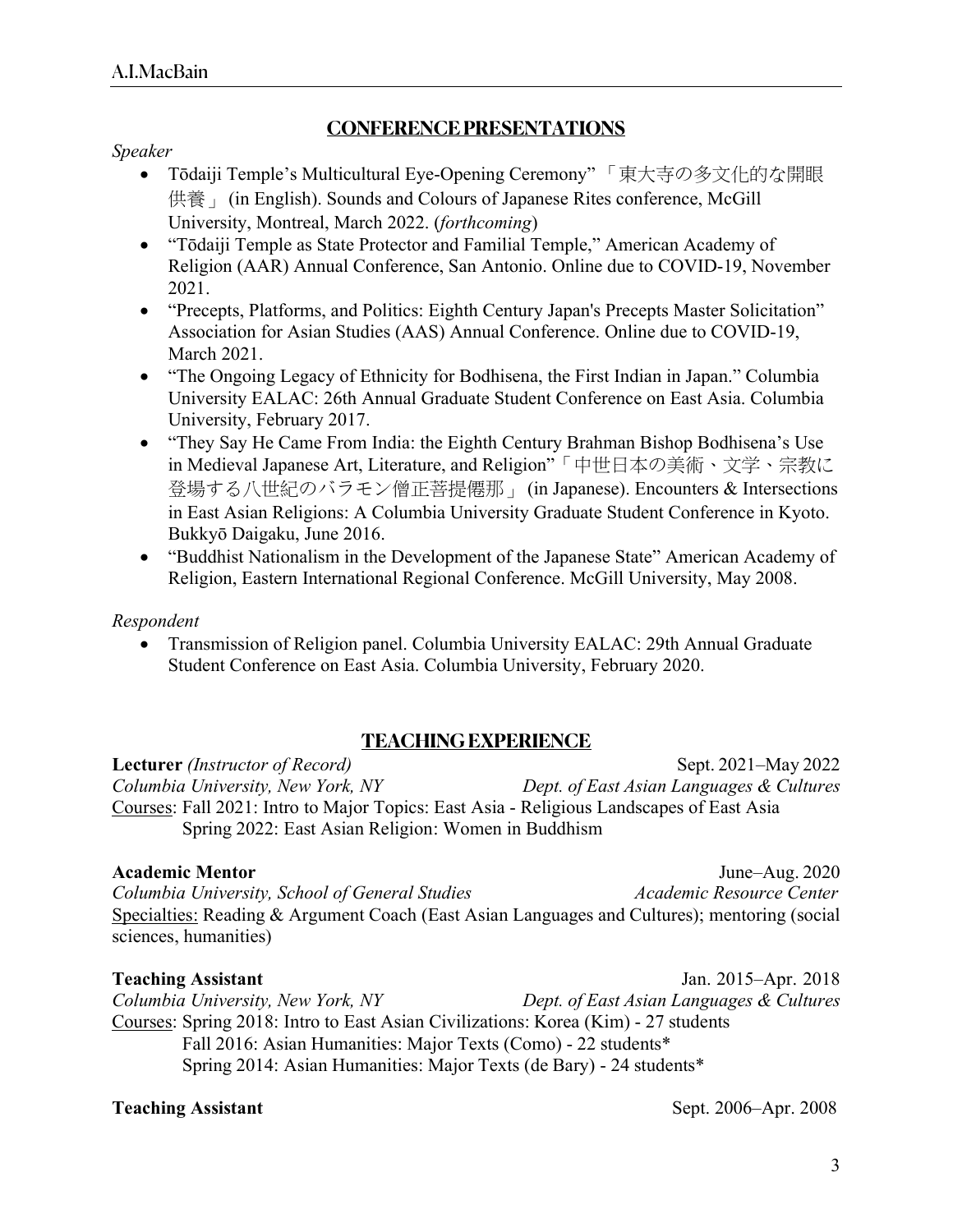| McMaster University, Hamilton, ON<br>Courses: Spring 2008: Religion and Popular Culture in Japan (Rowe) - 50 students<br>Fall 2007: Indian Religious Tradition (Jones) - 16 students                                                                                                                                 | Dept. of Religious Studies |  |  |
|----------------------------------------------------------------------------------------------------------------------------------------------------------------------------------------------------------------------------------------------------------------------------------------------------------------------|----------------------------|--|--|
| Spring 2007: Death and Dying: Comparative Views (Rowe) - 50 students<br>Fall 2006: Japanese Religion (Rowe) - 20 students*<br>*Indicates experiences acting as sole TA. In all other cases, worked with 1-3 additional TAs in larger<br>seminars, but was personally responsible for the listed numbers of students. |                            |  |  |
| <b>Assistant Language Teacher (ALT)</b><br>Japan Exchange and Teaching (JET) Program, Aomori, Japan                                                                                                                                                                                                                  | July 2004–July 2006        |  |  |
| <b>Writing Mentor</b><br>St. Lawrence University, Canton, NY                                                                                                                                                                                                                                                         | Sept. 2003–Apr. 2004       |  |  |
| <b>TEACHING TRAINING</b>                                                                                                                                                                                                                                                                                             |                            |  |  |
| <b>Innovative Course Design Seminar (ICSD)</b><br>Center for Teaching and Learning (CTL), Columbia University                                                                                                                                                                                                        | Oct.-Dec. 2020             |  |  |
| Supporting Hybrid & Online Learning & Teaching (SHOLT) Course<br>Center for Teaching and Learning (CTL), Columbia University                                                                                                                                                                                         | Aug.-Dec. 2020             |  |  |
| <b>Inclusive Teaching Seminar</b><br>Center for Teaching & Learning (CTL), Columbia University                                                                                                                                                                                                                       | Spring 2018                |  |  |
| <b>Lead Teaching Fellow (LTF)</b><br>Center for Teaching & Learning (CTL), Columbia University<br>Organized Workshops:                                                                                                                                                                                               | Fall 2017–Spring 2018      |  |  |
| Spring 2018: Fellowship Applications: Another Form of Teaching<br>Fall 2017: Designing Syllabi for East Asian Studies<br>٠                                                                                                                                                                                           |                            |  |  |
| PROFESSIONAL DEVELOPMENT                                                                                                                                                                                                                                                                                             |                            |  |  |
| Guest speaker/presenter<br>MA Workshop on Applying for Fellowships and Conferences<br>$\bullet$<br>PhD Workshop on Applying for Grants and Fellowships<br>$\bullet$<br>Teaching Experience Workshop<br>٠<br>Duty Calls! Navigating the Service and Skill Side of Academia<br>$\bullet$                               | 2021                       |  |  |
| Navigating Grant and Fellowship Applications<br>$\bullet$<br>PhD Application Workshop for MA students<br>٠<br>Online Academic Writing Retreat & Working Group<br>$\bullet$<br>Fellowships Application Workshop<br>$\bullet$                                                                                          | 2020                       |  |  |
| Administrator                                                                                                                                                                                                                                                                                                        |                            |  |  |
| GSAS Fellow in Academic Administration at Office of Academic Integrity<br>Dept. of East Asian Languages & Cultures Fellowships Database                                                                                                                                                                              | 2020<br>2018               |  |  |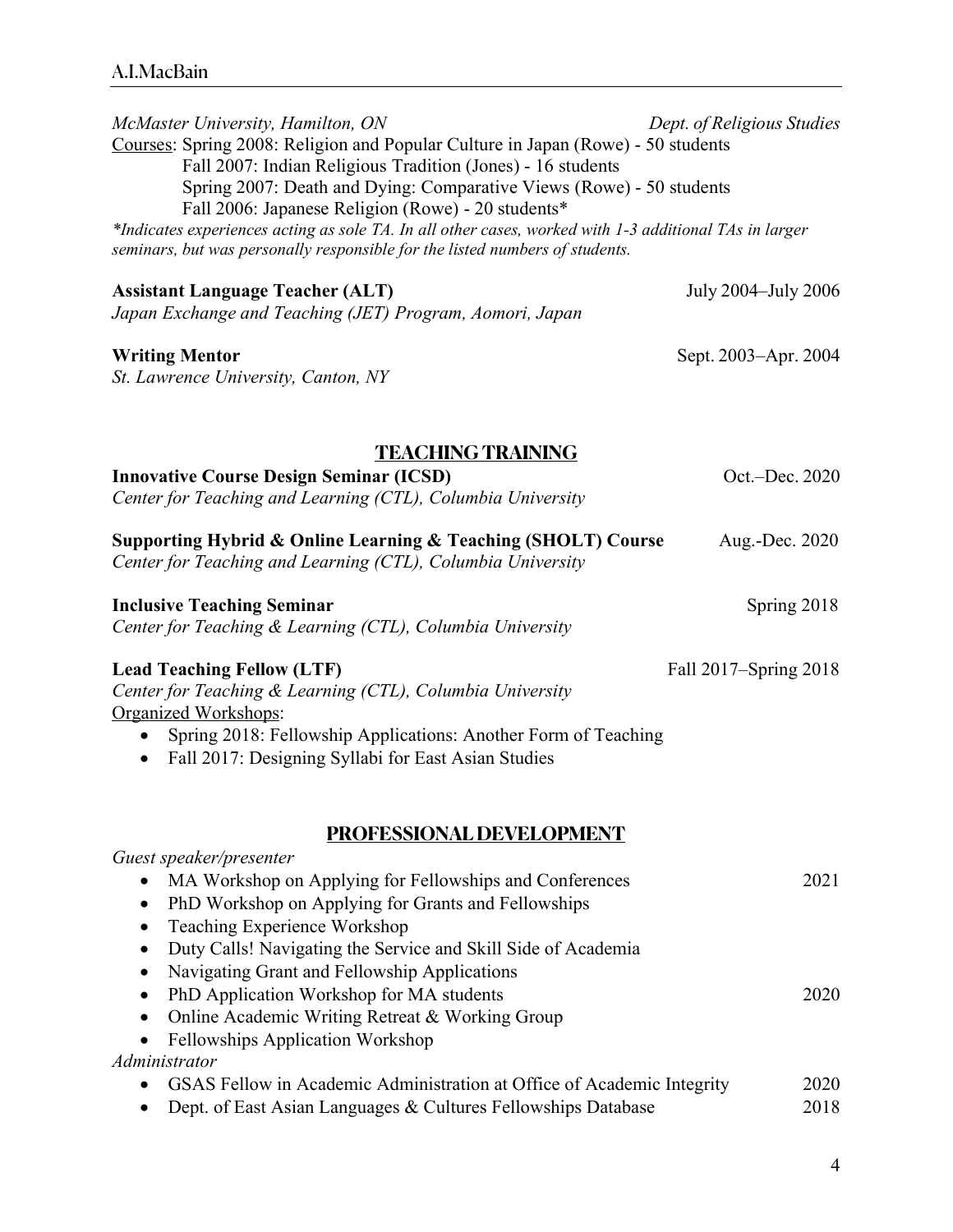| • Vice President of Communications for Graduate Student Advisory Council | 2015–2016 |
|--------------------------------------------------------------------------|-----------|
| • Webpage maintenance and updating, Consulate General of Japan in Miami  | 2009-2013 |
| • Program Coordinator for JET Program and Monbukagakushō Scholarship     |           |
| Committee Member                                                         |           |
| • C-BEAR Graduate Student Conference in Kyoto                            | 2015-2016 |
|                                                                          |           |

### **UNIVERSITY SERVICE**

| Graduate Student Advisory Council (GSAC), steering committee                 | 2017-2018       |
|------------------------------------------------------------------------------|-----------------|
| GSAC, departmental representative                                            | 2016-2017       |
| GSAC, representative to International Student Services Organization (ISSO)   |                 |
| • Donald Keene Center of Japanese Culture, Graduate student committee member |                 |
| Department of East Asian Languages & Cultures, PhD advisory committee member |                 |
| Collegium Musicum, singer                                                    | 2013-2014; 2017 |
| Department of Religious Studies, graduate student representative             | 2007-2008       |
| Department of Religious Studies, undergraduate student representative        | 2003-2004       |
| Laurentian Singers, singer                                                   | 2000-2004       |

# **NON-TEACHING WORK HISTORY**

**Cultural & Educational Affairs Coordinator ; JET Program Coordinator** 2009–2013 *Consulate General of Japan, Miami, FL*

# **LANGUAGE SKILLS**

### *Japanese*

Modern: advanced, all skills

Classical: advanced reading (*kobun*) and Japanese-style Classical Chinese (*kanbun*) *French*

Modern: intermediate reading, listening; introductory speaking, writing

*Chinese*

Modern: intermediate reading; introductory speaking, writing, listening Classical: intermediate-advanced (notably Japanese-style *kanbun*)

# **PROFESSIONAL MEMBERSHIPS**

*Steering Committee Member*

• PMJS

• AAR Japan Religions Unit

*Member*

- Association for Asian Studies (AAS)
- American Academy of Religion (AAR)
- Society for the Study of Japanese Religions (SSJR)